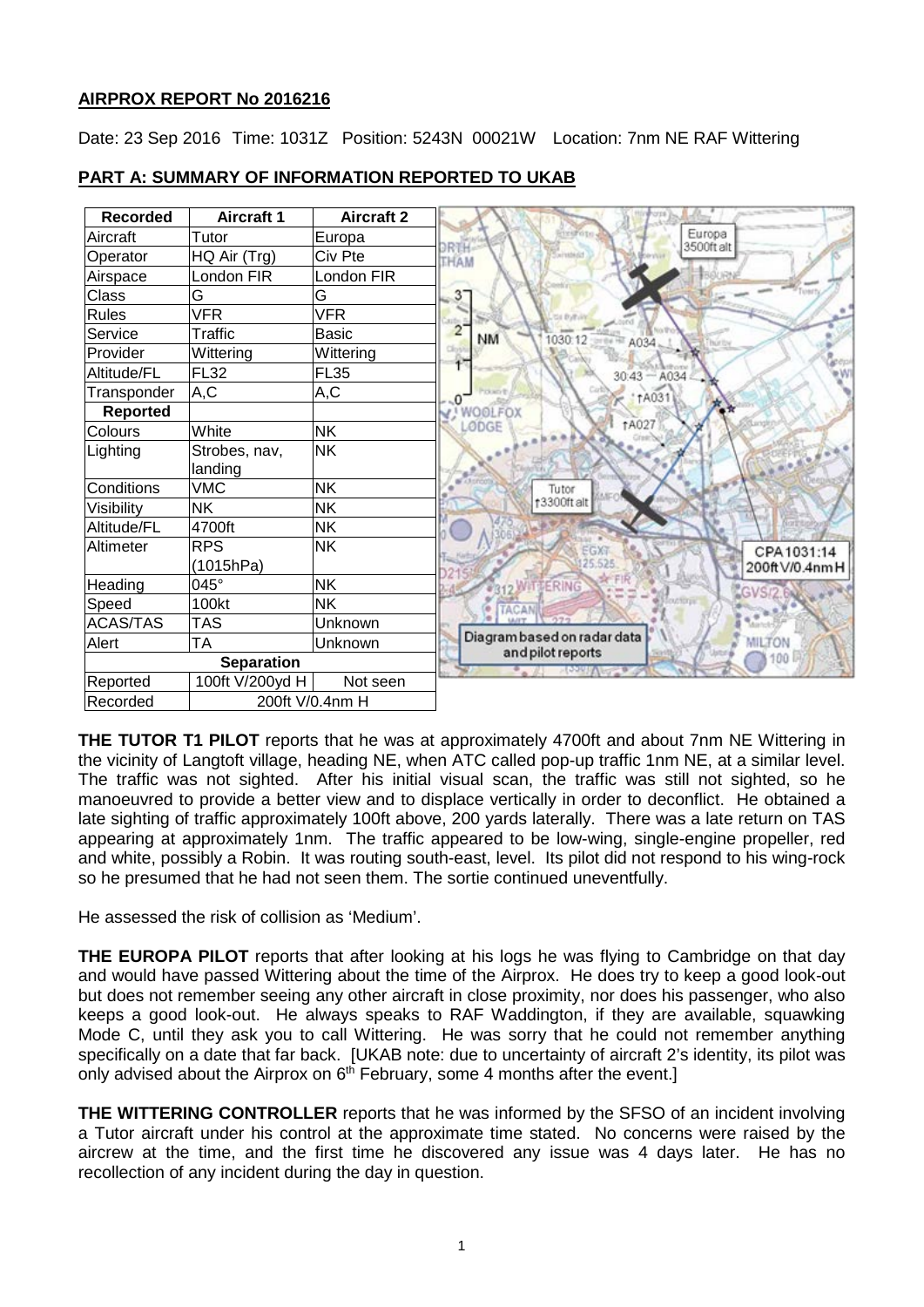## **Factual Background**

The weather at Wittering was recorded as follows:

EGXT 231050Z 22011KT 9999 FEW030 SCT250 17/10 Q1024 BLU=

## **Analysis and Investigation**

#### **Military ATM**

An Airprox occurred at approximately 1031hrs, 7nm north-east of RAF Wittering, between a Tutor conducting an air experience sortie and a light aircraft (Europa) in transit to Cambridge. The Tutor was receiving a Traffic Service from Wittering Zone (UHF) and the light aircraft was believed to be receiving a Basic Service (BS) from Wittering Zone (VHF).

Portions of the tape transcripts between the Wittering Zone controller and the Tutor pilot are below:

| To                                  | From                | Speech Transcription                                                                                                                                                                                | Time     | Remarks                                                   |
|-------------------------------------|---------------------|-----------------------------------------------------------------------------------------------------------------------------------------------------------------------------------------------------|----------|-----------------------------------------------------------|
| Tutor                               | Zone                | [Tutor C/S] Identified Traffic Service, own<br>navigation, on leaving the<br>MATZ<br>manoeuvre as required in the block<br>between 2000, 7000', Barnsley 1017.<br>Climb-out restriction now lifted. | 10:28:29 | UHF Zone is used<br>exclusively<br>for<br>Tutor Ops.      |
| Zone                                | Tutor               | Traffic Service with the climb-out restriction<br>cancelled. When clear of the MATZ in the<br>block 2000-7000' on the Barnsley 1017,<br>[Tutor C/S]                                                 | 10:28:42 |                                                           |
| Different<br>Tutor (on<br>air test) | Zone                | C/S] traffic SW<br>4<br>miles<br>[Tutor<br>manoeuvring, 400' above.                                                                                                                                 | 10:28:53 | Tutor on an air test<br>- not involved in<br>the Airprox. |
| Zone                                | (Air test)<br>Tutor | [Tutor C/S].                                                                                                                                                                                        | 10:28:57 |                                                           |
| Tutor                               | Zone                | [Tutor C/S] pop-up traffic NE, 2 miles,<br>tracking south indicating 300ft above.                                                                                                                   | 10:30:59 |                                                           |
| Zone                                | Tutor               | Traffic in sight [Tutor C/S].                                                                                                                                                                       | 10:31:01 |                                                           |

Although VHF tape transcripts for the period were not completed, transmissions between the Wittering Zone controller and a Europa are described below:

| Time     | <b>Description</b>                                                                                      |
|----------|---------------------------------------------------------------------------------------------------------|
| 10:27:42 | [C/S], a Europa, en route from Gamston to Cambridge calls 1nm NW Bourne (Lincs) at<br>3600ft on 1017HPa |
| 10:28:05 | [Europa C/S] is instructed to squawk 3750 with ident.                                                   |
| 10:36:22 | [Europa C/S] is given Chatham RPS, instructed to squawk 7000 and freecall en route.                     |

Figures 1-4 depict the positions of the Tutor and the light aircraft at times when the Wittering Zone controller passed Traffic Information, as well as other relevant times. The pictures have been produced using the radar replay utilising the Claxby radar feed and do not necessarily reflect what the Wittering controller saw on his radar screen at the time.

At 1028:29 (Figure 1), the Tutor pilot had just called Wittering Zone on a downwind-leg departure. He was identified and provided with a Traffic Service by the Wittering Zone controller.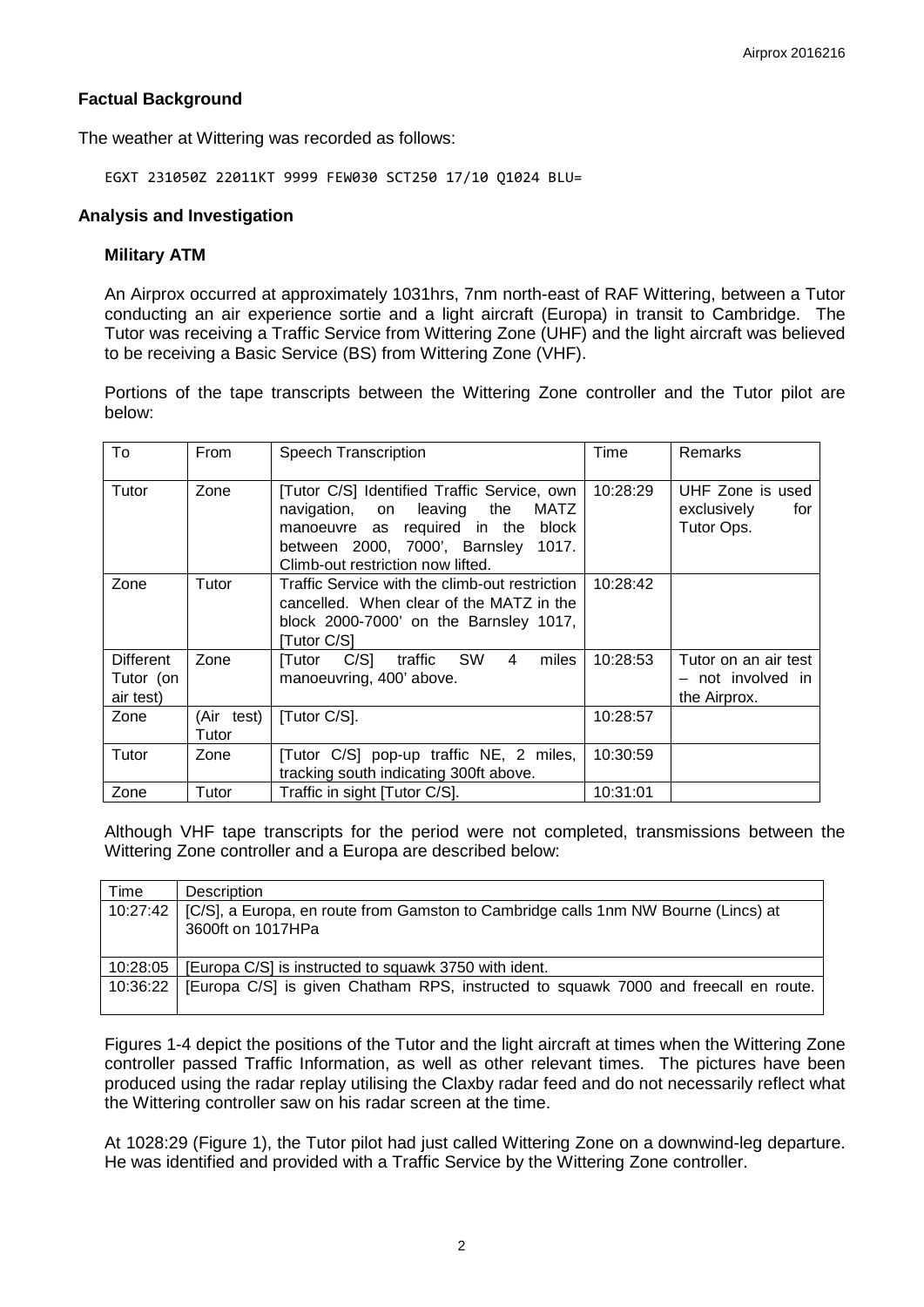

 Figure 1: Geometry at 1028:29 Figure 2: Geometry at 10:28:37 (Tutor SSR 3735; light aircraft SSR 7000). (Tutor SSR 3735; light aircraft SSR 3750).

At 1028:37, the light aircraft, now approximately 15nm NE of Wittering, changed from SSR 7000 to 3750, which indicates that the pilot was receiving a Basic Service from Wittering Zone (conspicuity unverified).

At 1030:59 (Figure 3), the Wittering Zone controller passed Traffic information on "pop up traffic, NE, 2nm, tracking S, indicating 300ft above". The Tutor pilot subsequently replied that the traffic was in sight. No Traffic Information was passed on VHF at the time.



(Tutor SSR 3735; light aircraft SSR 3750)

Figure 3: Geometry at 1030:59<br>
Figure 4: Geometry at 1031:15<br>
(Tutor SSR 3735; light aircraft SSR 3750)<br>
(Tutor SSR 3735; light aircraft SSR 3750)

At 1031:15 (Figure 4), the two aircraft passed at their CPA, which was 0.4nm laterally.

As the Airprox was not reported to ATC at the time, it was several days before the controllers were made aware of the incident. Confusion over the time of the incident (pilot's report stated 1141hrs Local rather than UTC) also meant that the initial ATC investigation identified the incorrect controller. It was several months before the error was noticed, by which time the controllers were unable to make any contribution of value.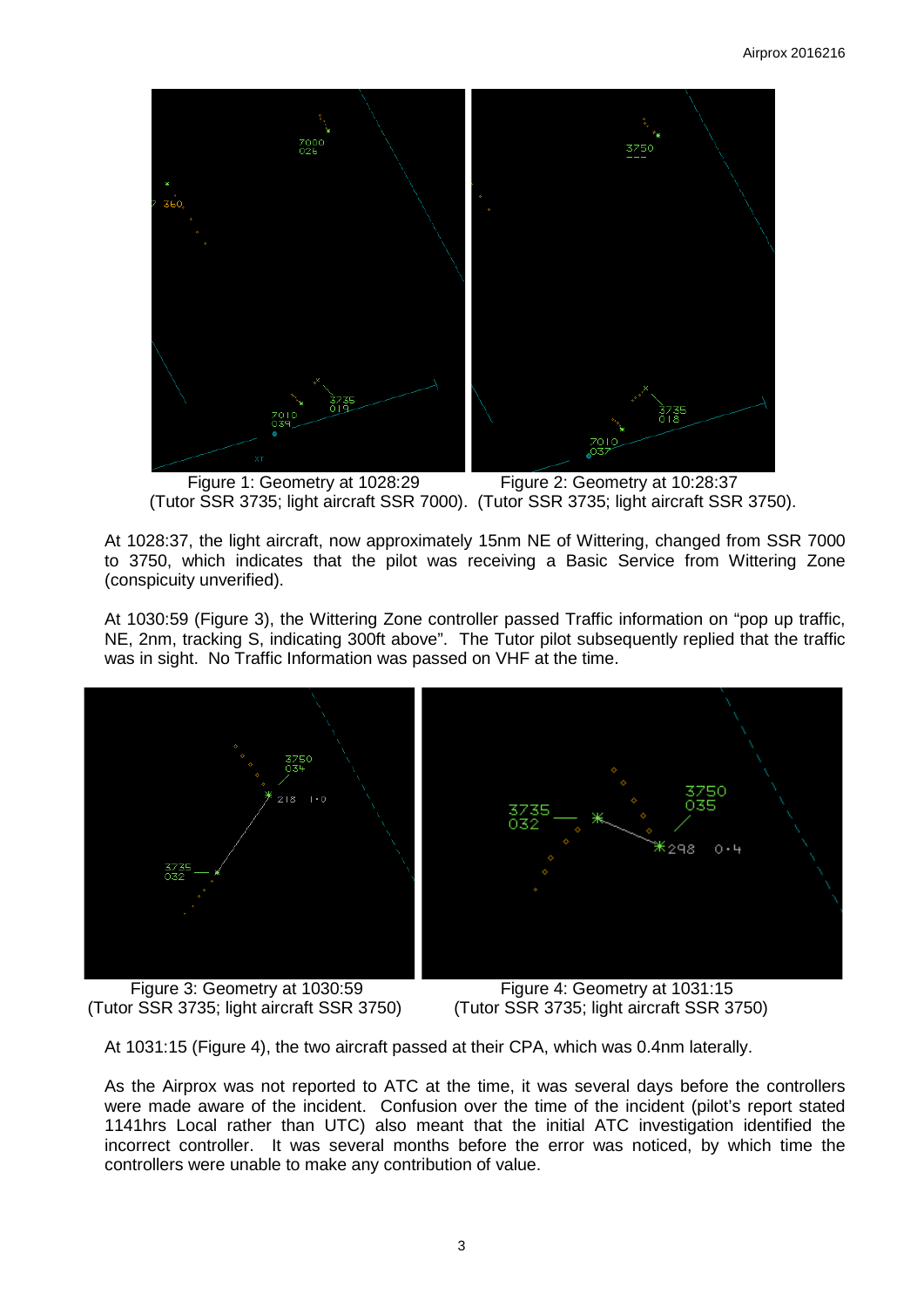The configuration of RAF Wittering ATC is that there are 2 radar consoles, one for the Approach Controller and one for the Zone Controller. The Zone Controller works all Tutor general handling on UHF and, although not a LARS unit, GA transits on VHF, while Approach works Tutor recoveries and other UHF traffic. There is no option to split down the tasks further should the traffic situation dictate. Although there was no statement in the DASOR regarding traffic/workload, on good weather days it is normal for workload on both positions to be high.

Based on the replays provided by the RAC, the conflicting light-aircraft was visible throughout the period that the Tutor was on frequency. It had been maintaining a steady track south-east, first under control of Waddington ATC, then changing SSR to 7000 before changing again to the Wittering Zone conspicuity Basic Service code. It had also climbed from an indicated altitude 2600ft to 3500ft. The nature of the 3750 SSR code is that it is unvalidated and unverified, and there is no indication that the controller had identified the aircraft for monitoring purposes. There was no requirement to pass Traffic Information under a Basic Service. The pilots of both aircraft were believed to be speaking to the same controller; however, they were on different frequencies. At the time of writing, it has not been confirmed that the Europa was the light-aircraft involved.

Regarding provision of a Traffic Service, CAP774, Chapter 3, states that:

*'The controller shall pass traffic information on relevant traffic, and shall update the traffic information if it continues to constitute a definite hazard, or if requested by the pilot. However, high controller workload and RTF loading may reduce the ability of the controller to pass traffic information, and the timeliness of such information.'*

*Traffic is normally considered to be relevant when, in the judgement of the controller, the conflicting aircraft's observed flight profile indicates that it will pass within 3 NM and, where level information is available, 3,000ft of the aircraft in receipt of the Traffic Service… Controllers shall aim to pass information on relevant traffic before the conflicting aircraft is within 5 NM, in order to give the pilot sufficient time to meet his collision avoidance responsibilities and to allow for an update in traffic information if considered necessary.*

*However, the controller is not required to achieve defined deconfliction minima and pilots remain responsible for collision avoidance even when being provided with headings/levels by ATC.*

When Traffic Information was passed to the Tutor pilot on the light aircraft, the Wittering Zone controller described it as 'pop-up' and at a range of 2nm, which is not accurate when compared to the replay data and not timely if the light aircraft was actually displayed on the Wittering Zone controller's radar screen throughout, especially considering that it was receiving a service from them. It would be a reasonable expectation that the controller should have passed more timely Traffic Information, subject to workload. That said, the transcripts indicate that the pilot was able to visually acquire the traffic soon after.

The Tutor pilot's narrative suggests that they were at 4700ft RPS 1015HPa, higher than depicted in the radar replay and that they were not visual when the TI was first passed. A manoeuvre to both deconflict and get a better view allowed a late sighting of the conflicting aircraft, which was described as possibly a Robin. The aircraft was equipped with TAS but received a late alert, when the conflicting traffic was at range of approximately 1nm.

Given the lack of information provided in the DASOR submitted by Wittering ATC e.g. no detail of controller workload, radar picture, etc. and the discrepancies between the Tutor pilot's narrative and the transcripts and replay, it is difficult to get a full understanding of the controlling situation at the time of the occurrence, however, ATC was a failed barrier in this instance. This highlights the importance of Airprox being reported either on frequency or by landline as soon as possible after the event.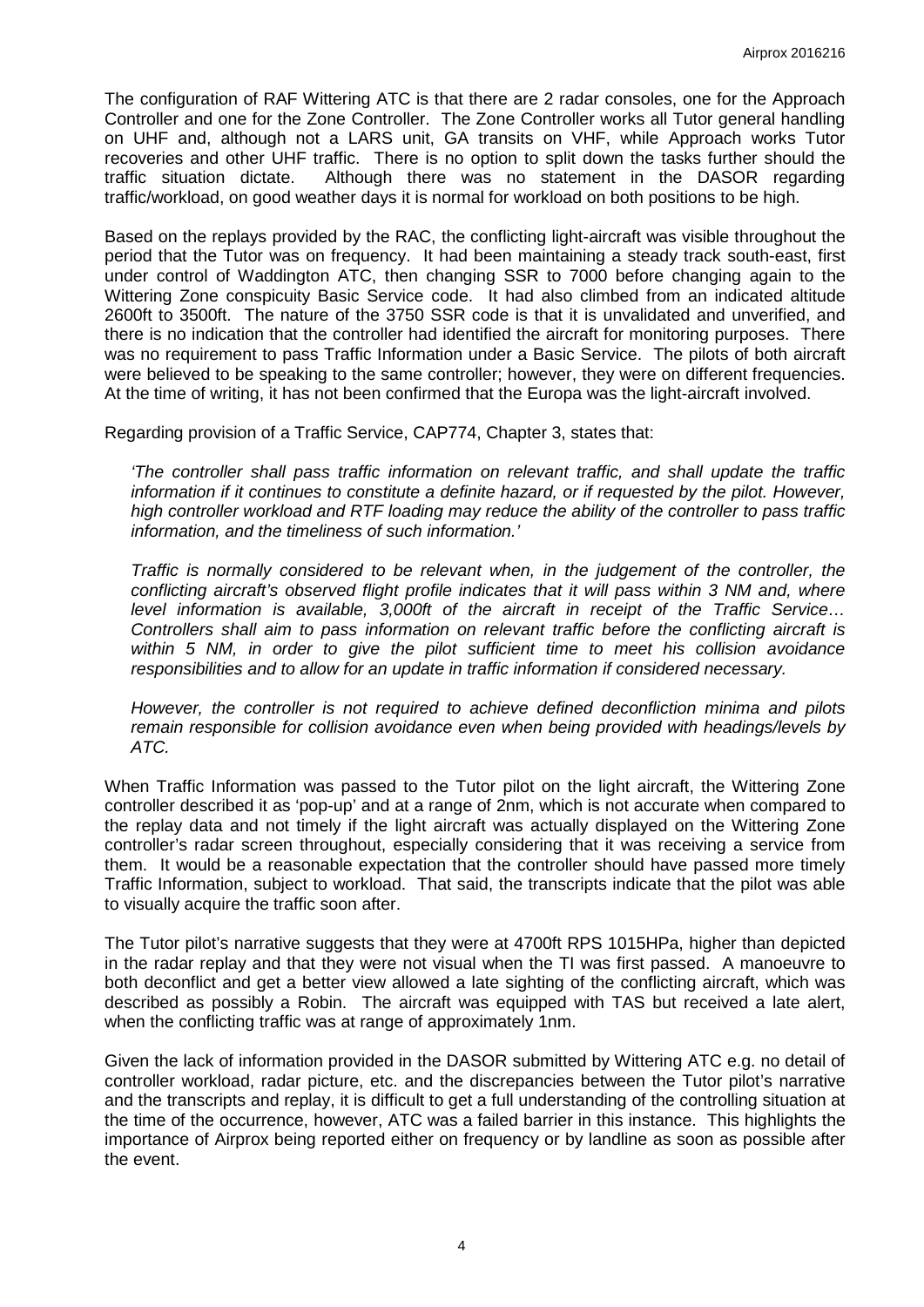## **UKAB Secretariat**

The Tutor and Europa pilots shared an equal responsibility for collision avoidance and not to operate in such proximity to other aircraft as to create a collision hazard<sup>[1](#page-4-0)</sup>. If the incident geometry is considered as converging then the Europa pilot was required to give way to the Tutor<sup>[2](#page-4-1)</sup>.

#### **Comments**

## **HQ Air Command**

First and foremost, the investigation into this incident was severely hampered by delays in informing and tracing the pilots and controllers involved; it should serve as a reminder to all pilots involved in Airprox of the importance of declaring it on the frequency in use at the time of the incident, or at the earliest opportunity after landing.

From the limited evidence, it seems that all the expected barriers to MAC in a Class G environment were available – the Tutor was equipped with a TAS and the Europa with a transponder that could interact with it; both pilots were in receipt of an Air Traffic Service; and the prevailing weather conditions do not appear likely to have impeded the ability of either crew to see-and-avoid the other aircraft. However, the TAS barrier was weakened as there was no alert prior to visual acquisition of the Europa by the Tutor pilot, and the ATS barrier was probably weakened by a combination of the Europa pilot's choice of ATS (Basic, rather than Traffic) and the lack of timely and effective TI from the Wittering controller (though the reasons why the TI was not forthcoming are not apparent from the evidence available). When TI was issued, the Tutor pilot manoeuvred to improve his chances of visual acquisition, and it is this combination of the TI and aircraft manoeuvring that enabled the Tutor pilot to visually acquire the Europa and increase separation.

This incident shows that, even when the barriers to MAC are all in place, aircraft can still get close to each other. Pilots should not place an overreliance on any single barrier (such as TAS or ATS) and should continually conduct a thorough visual scan outside the cockpit.

#### **Summary**

An Airprox was reported when a Tutor and a Europa flew into proximity at 1031 on Friday 23 $rd$ September 2016. The Tutor pilot was operating under VFR in VMC, in receipt of a Traffic Service from Wittering on UHF. The Europa pilot was believed to be in receipt of a Basic Service from Wittering on VHF. The Tutor pilot was issued with Traffic Information on 'pop-up' traffic, which he sighted 100ft above and 200 yards laterally. The Europa pilot had no recollection of seeing the Tutor.

#### **PART B: SUMMARY OF THE BOARD'S DISCUSSIONS**

Information available included reports from both pilots, area radar recordings and reports from the appropriate ATC and operating authorities.

The Board were disappointed that a full report from the pilot of the Europa and the Wittering controller were not available due to the fact that the Tutor pilot had not reported an Airprox on the Wittering frequency, either in the air or on the ground after landing. Unfortunately, on his subsequent report the time of the Airprox had been incorrectly stated and this had made it difficult to establish the identity of the other aircraft and the controller concerned. By the time the Europa pilot had been informed about the Airprox, some months after it had happened, it was understandable that he could not remember the specific details of his flight. Fortunately, he did recollect that that neither him, nor his passenger, saw any other aircraft in close proximity. The Board wholeheartedly endorsed the HQ Air Command comments that stressed the importance of pilots filing an Airprox as soon as possible,

l

<span id="page-4-0"></span><sup>1</sup> SERA.3205 Proximity.

<span id="page-4-1"></span><sup>2</sup> SERA.3210 Right-of-way (c)(2) Converging.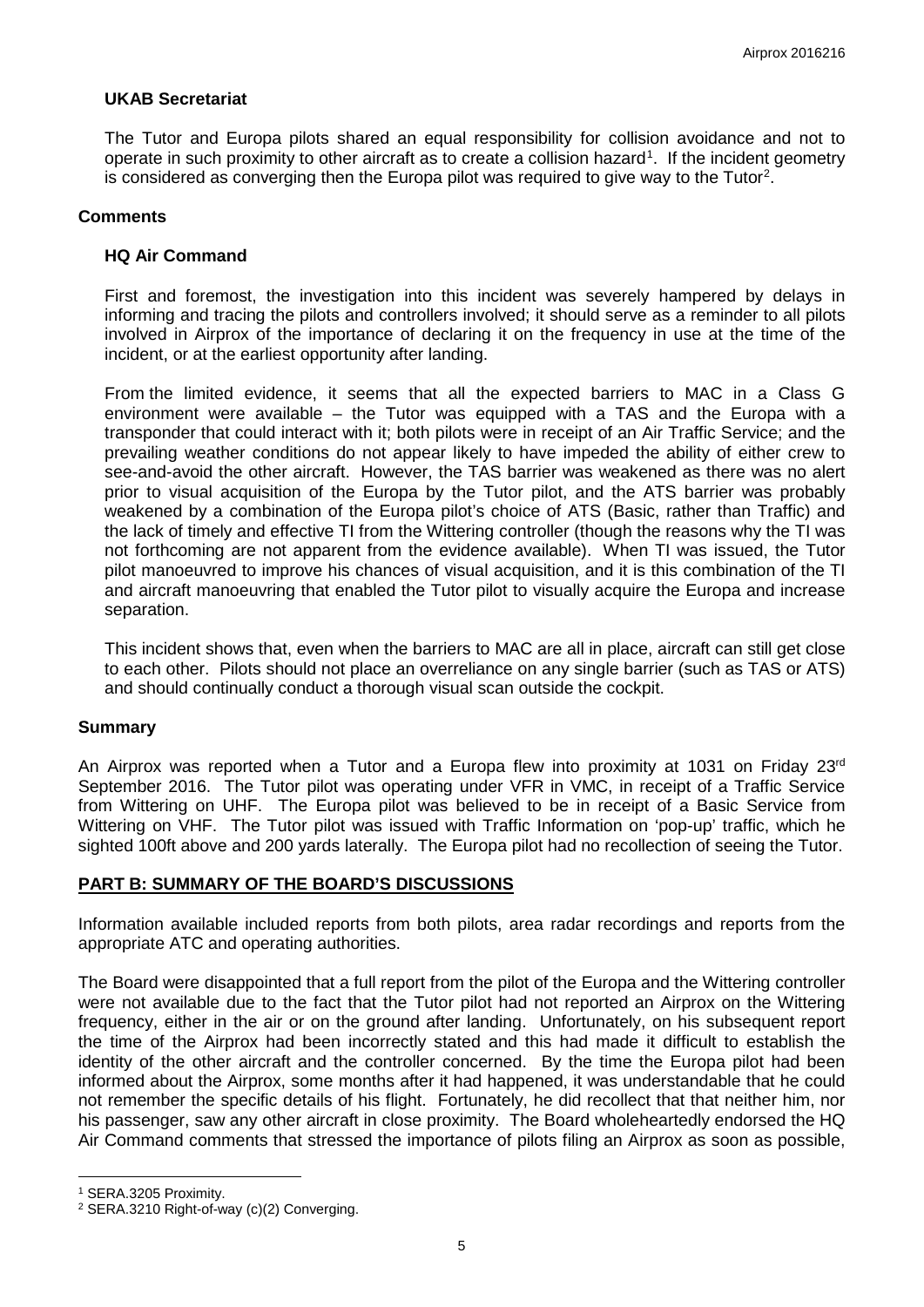ideally notifying their intention on the frequency if practical so that ATC and other pilots who might be involved could ensure that details were recorded.

The Board noted that both pilots were operating under VFR in VMC outside CAS. The Tutor pilot was in receipt of a Traffic Service on UHF and the Europa pilot was in receipt of a Basic Service on VHF, both from the same Wittering controller. Some Board members wondered why the Tutor pilot would not have been operating on the VHF frequency given that the most likely threat from airborne conflict was from civilian GA aircraft. The Military HQ BM Safety advisor explained that the UHF frequency is used as a 'quiet frequency' for Tutor operations in order to allow pilot training to continue without the background noise from the number of calls made on the VHF frequency. Board members understood the rationale for this comment, but some members remained unconvinced that the Wittering VHF frequency would be so busy as to make it unworkable.

The Board then discussed the actions of the Wittering Zone controller. He had identified the Tutor and had agreed a Traffic Service with the pilot at 1028:29. Shortly afterwards, at 1028:37, the radar recording shows the Europa's SSR code change to a Wittering squawk, to indicate that the pilot was receiving a Basic Service from the controller. However, it was not until 1030:59 (2mins 22secs later) that Traffic Information was issued to the Tutor pilot on 'pop-up' traffic at 2nm, tracking south, indicating 300ft above. The radar recording shows the aircraft were 1nm apart at the time, after which the Tutor pilot reported the other aircraft in sight. ATC members commented that, although a recording of the radar used by the Wittering controller was not available, the fact that the Europa had changed to a Wittering squawk was indicative that it was in communication with the controller and it was likely that it would have been displayed on the radar some time before the information was passed to the Tutor pilot. ATC members were nonplussed as to why Traffic Information had not been issued earlier, and wondered whether the controller had been distracted from his display during that period. The fact that ATC did not pass timely Traffic Information to the Tutor pilot who was under a Traffic Service was considered to be a contributory factor. Equally, although only under a Basic Service, ATC members considered that duty of care requirements meant that the controller should probably have issued Traffic Information to the Europa pilot also.

The Board noted that the Tutor pilot reported that he had received a late return on TAS, with the other aircraft only indicating at approximately 1nm. Late warning returns from Tutor TAS have been reported in previous Airprox, and GA members wondered if the cause of these late warnings could be due to the relative positioning of the transponder and TAS aerials on the aircraft. That being said, with the Europa being above the Tutor, it would be expected that the Europa's under-fuselage transponder aerial would be relatively unblanked to the Tutor.

The Board then looked at the safety barriers that were relevant to this Airprox and decided that the following were key contributory factors:

- **ATS Conflict Detection and Resolution** was considered as only **partially effective** because the controller did not detect the conflict sufficiently early to pass timely Traffic Information to the Tutor pilot, and did not provide any Traffic Information to the Europa pilot.
- **Flight Crew Situational Awareness** was also considered to have been **partially effective**  because although late, the Tutor pilot was informed about the other aircraft and did receive a TAS alert, albeit also late.
- **Onboard Warning/Collision Avoidance Equipment** was assessed as only **partially effective** because although the Tutor pilot did receive a TAS alert, it was only at 1nm. The Europa pilot's aircraft was not equipped with any collision avoidance equipment but, because his aircraft was transponding, this allowed the Tutor's TAS to warn its pilot of the Europa's presence.

The Board then turned its attention to the cause and risk of the Airprox. The Board confirmed that, ultimately, because both pilots were operating in Class G airspace it was their responsibility to 'see